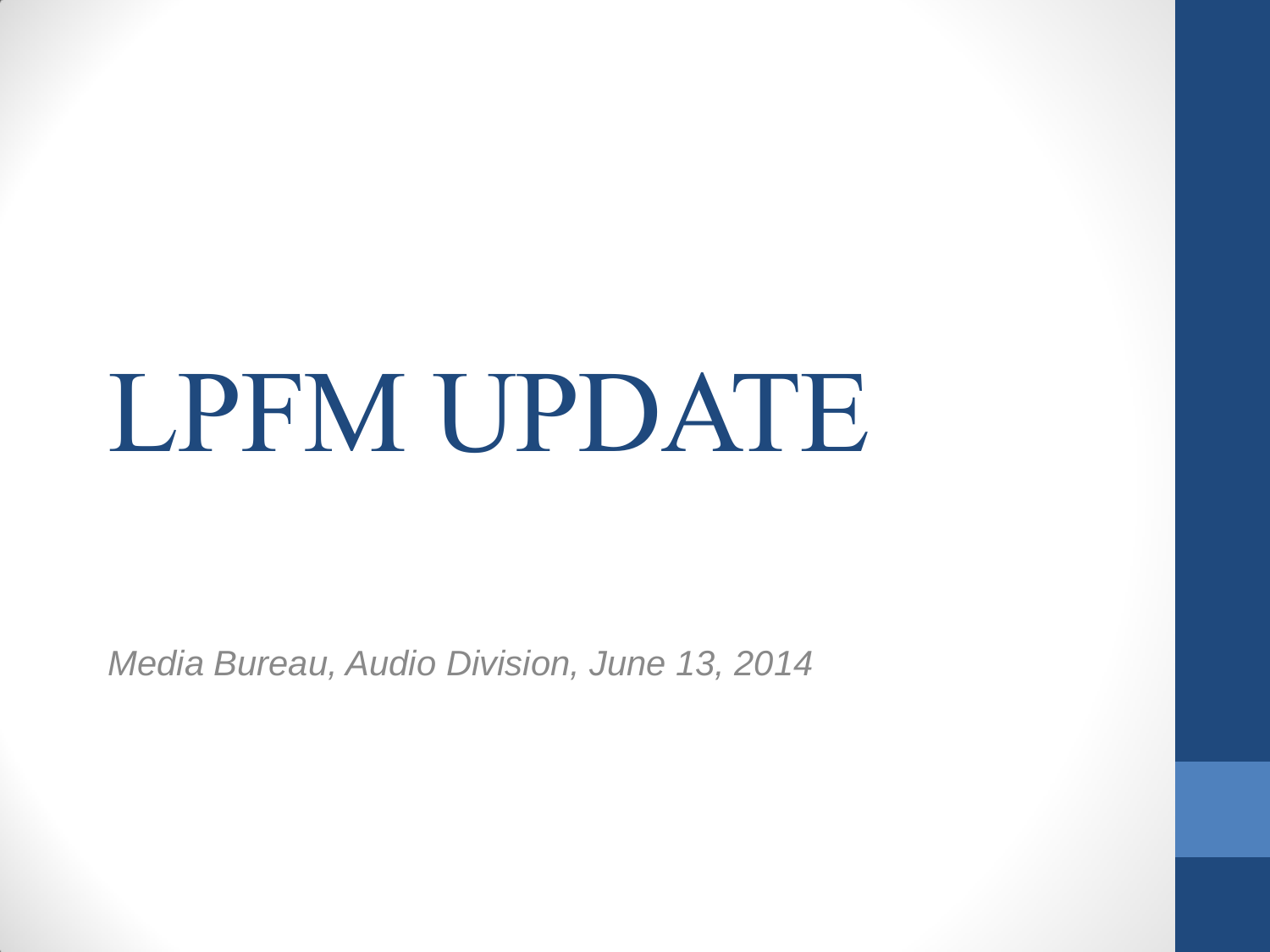# LPFM Order

- LPFM Fifth Order on Reconsideration and Sixth Report and Order
	- Set LPFM window target date of October 15, 2013
	- 6350 pending translator tech box applications
	- "…to maximize LPFM filing opportunities, it is critical for the Media Bureau to complete substantially all of its processing of the pending FM translator applications prior to the opening of the LPFM window."
- Translator processing
	- 1725 FM Translator grants
	- About 250 remaining tech boxes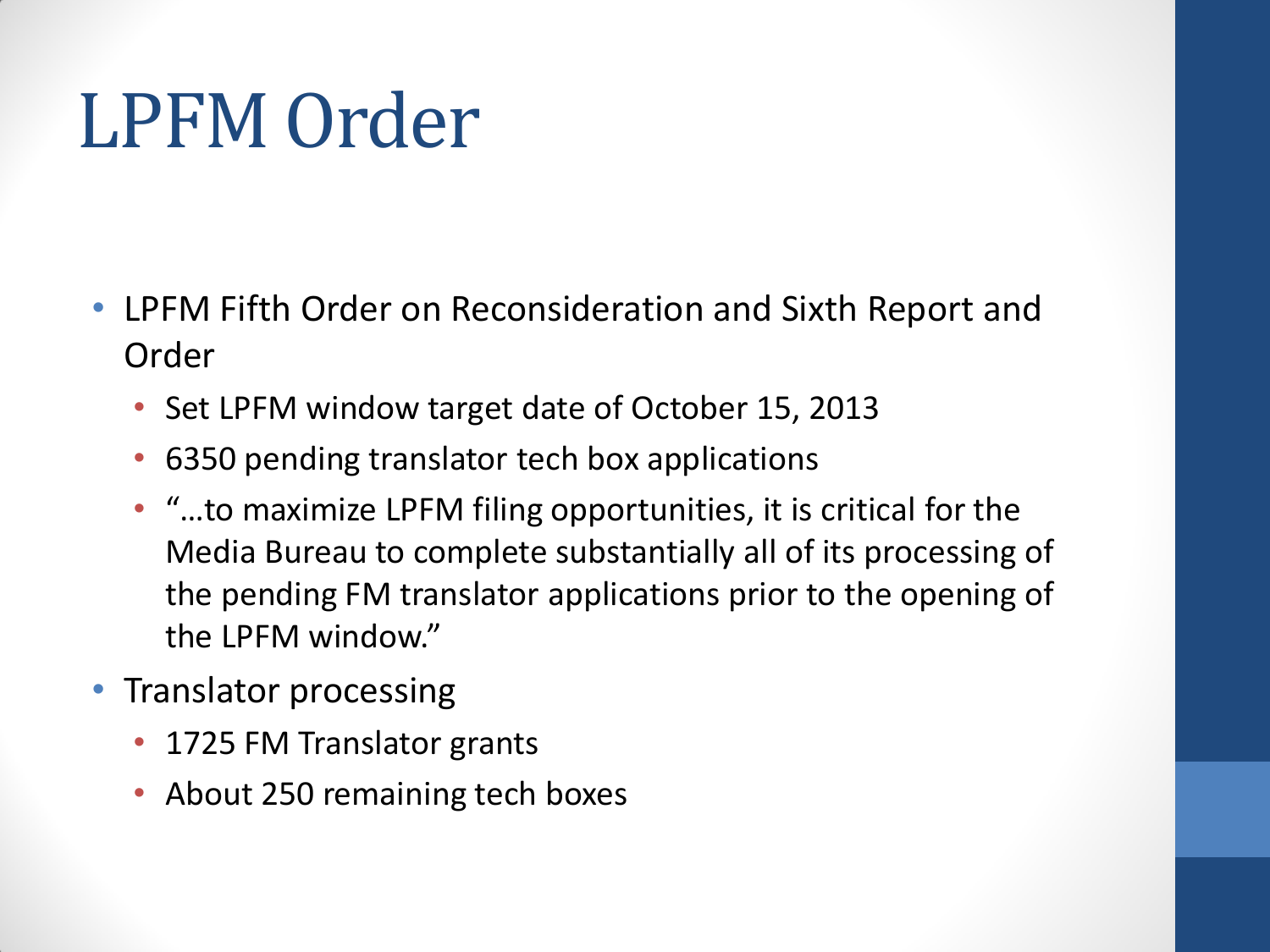### Low Power FM Window

- After delay, window Opened October  $17<sup>th</sup>$  November  $15<sup>th</sup>$
- 2826 applications filed
	- 2805 New station applications
	- 21 Major modification applications
- Most applications filed in:
	- Texas (303), California (285), Florida (276), Oregon (91)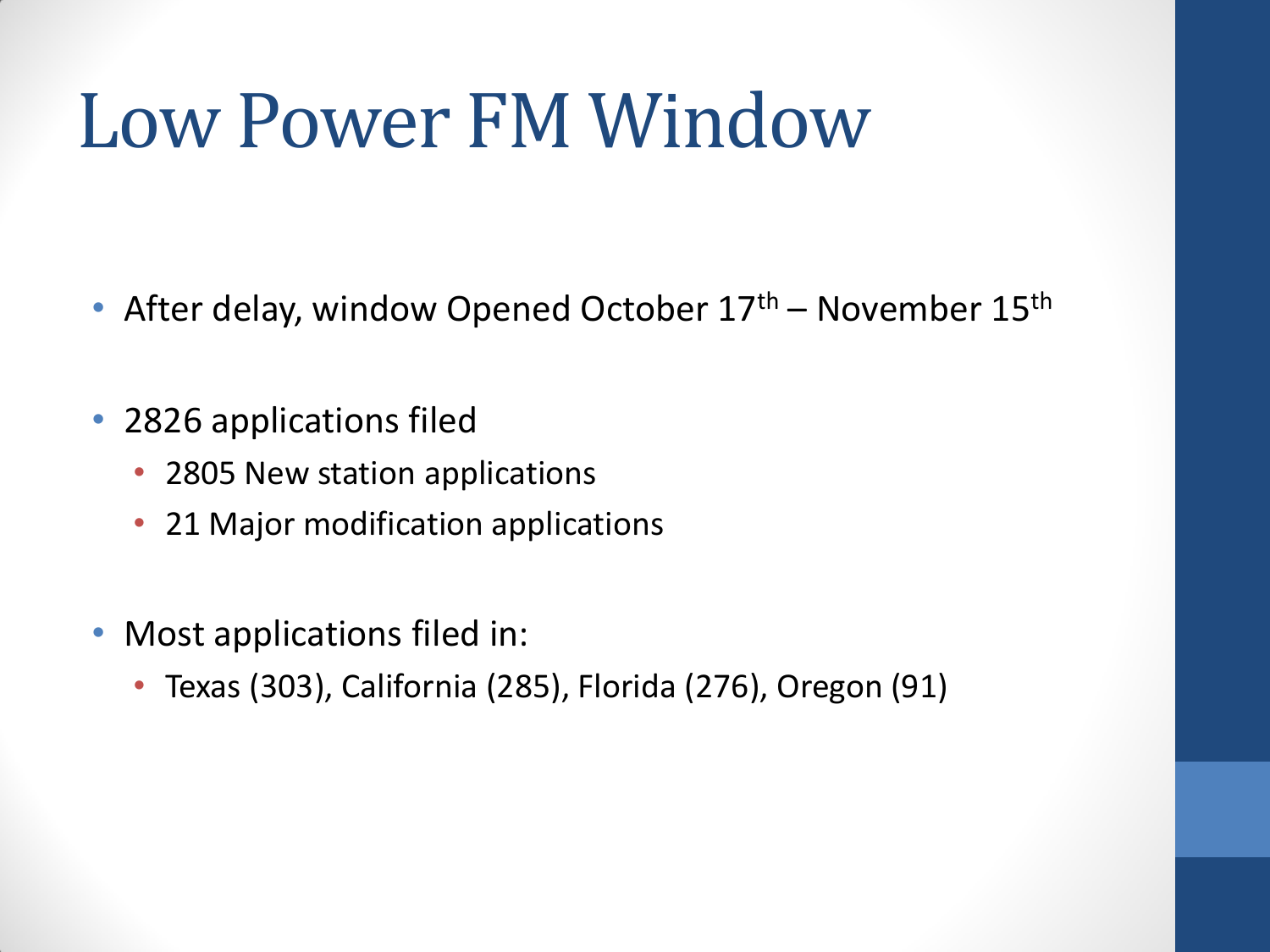## Low Power FM Team

- Engineers:
	- Gary Loehrs
	- Khoa Tran
	- Frank Takacs
- Attorneys:
	- Parul P. Desai
	- Amy Van de Kerchove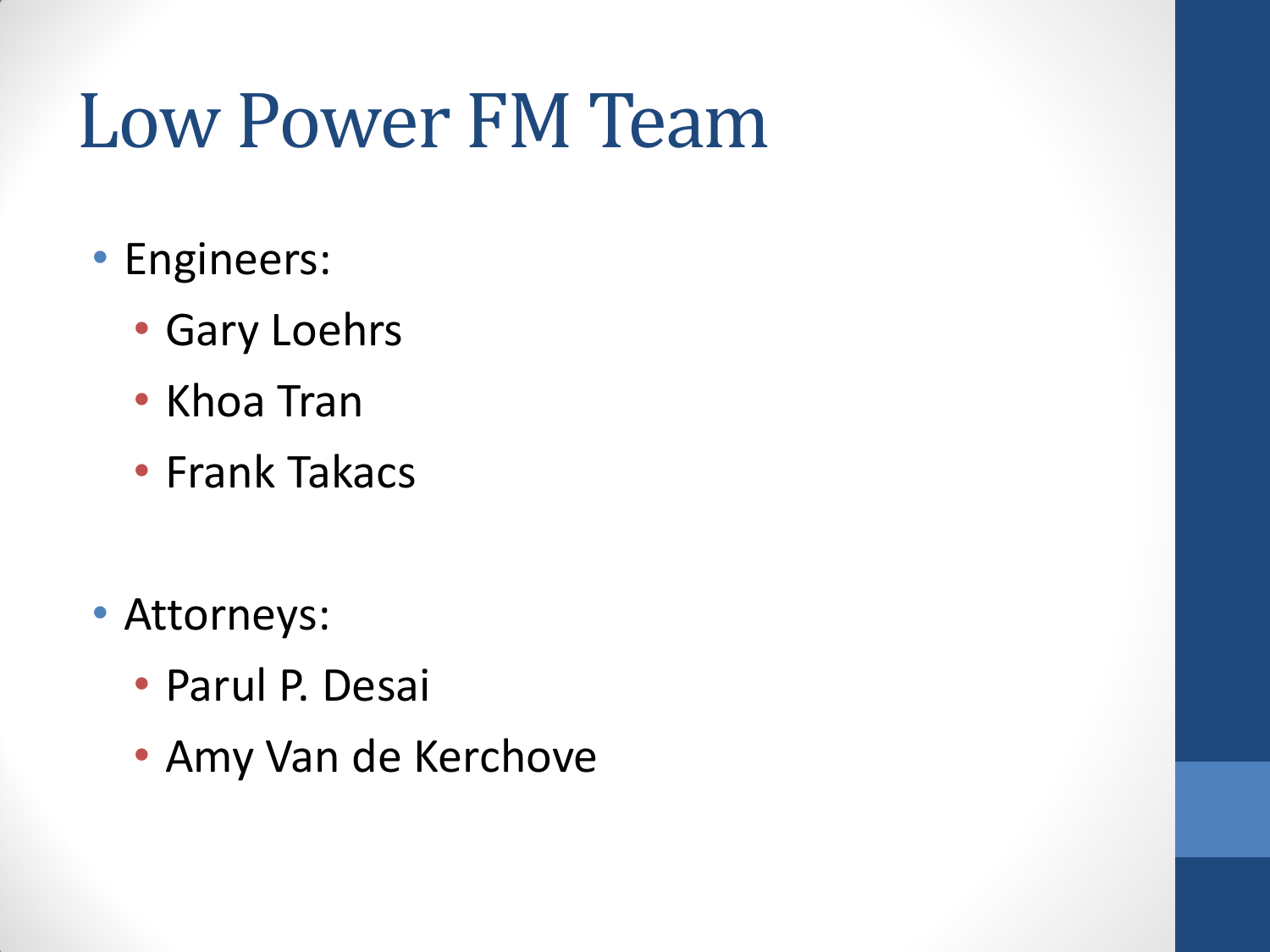## Processing Milestones

- November 15, 2013 window closed
- November 22 first singleton applications accepted
- December 16 Bureau released MX PN DA 13-2397
	- 1267 applications in 406 groups
	- 60 day settlement/amendment opportunity
- January 16<sup>-</sup> first grants
- February 21 over 1000 grants
- Today over 1220 grants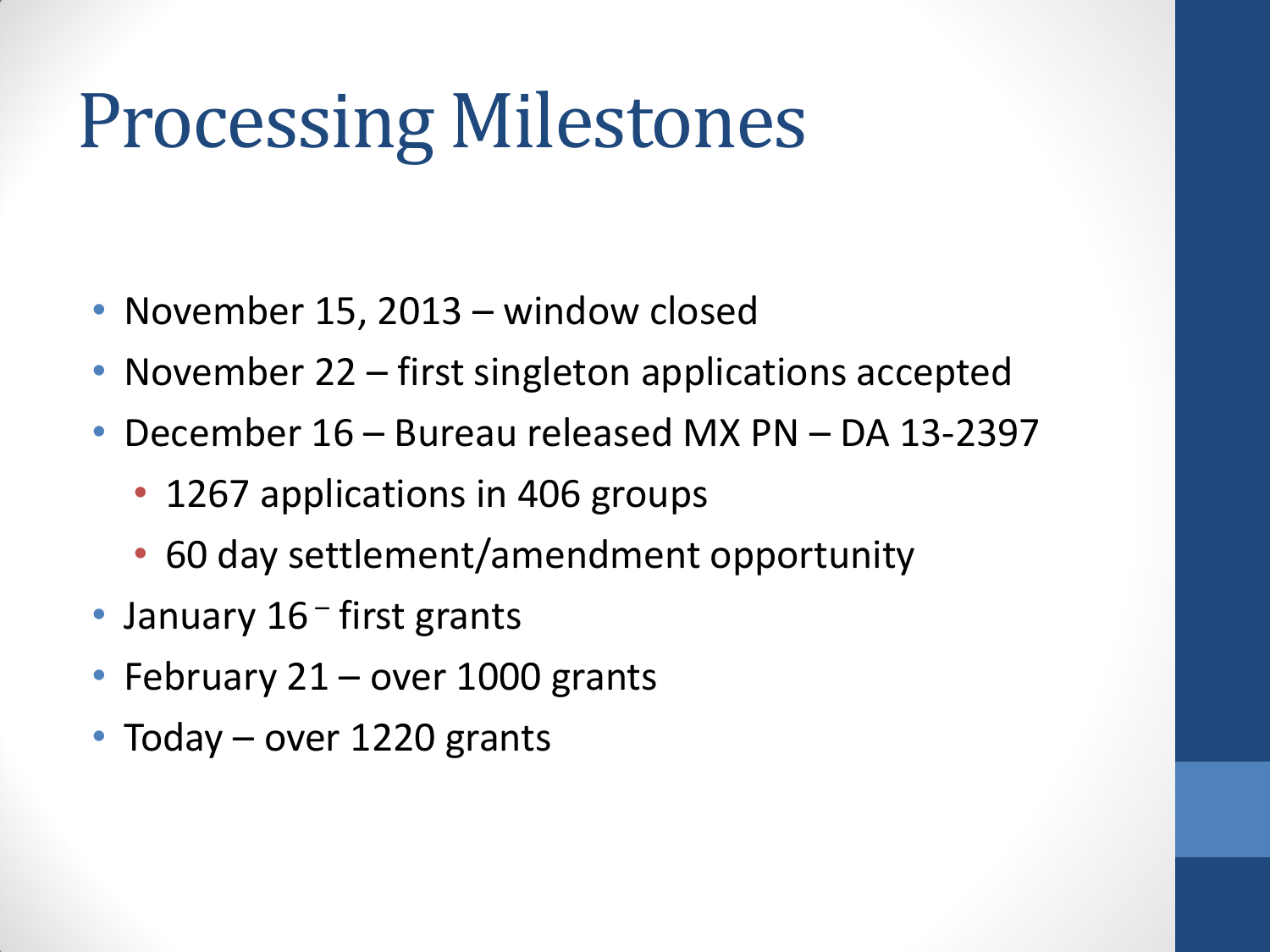# LPFM Window Comparison

- 2000/2001 LPFM windows (4 separate filing windows)
	- 3250 applications filed nationwide
	- First Grant  $-10$  months after first window
	- First Tentative Selectee PN 2.5 years after first window
	- 1200 Grants issued  $-$  4 years after last window
	- Total Grants 1325
- 2013 LPFM window
	- 2826 applications filed nationwide
	- First Grant  $-2$  months after window
	- First Tentative Selectee PN  $-$  7 months after window
	- 1200 Grants issued 6 months after window
	- Total Grants 1500-1800?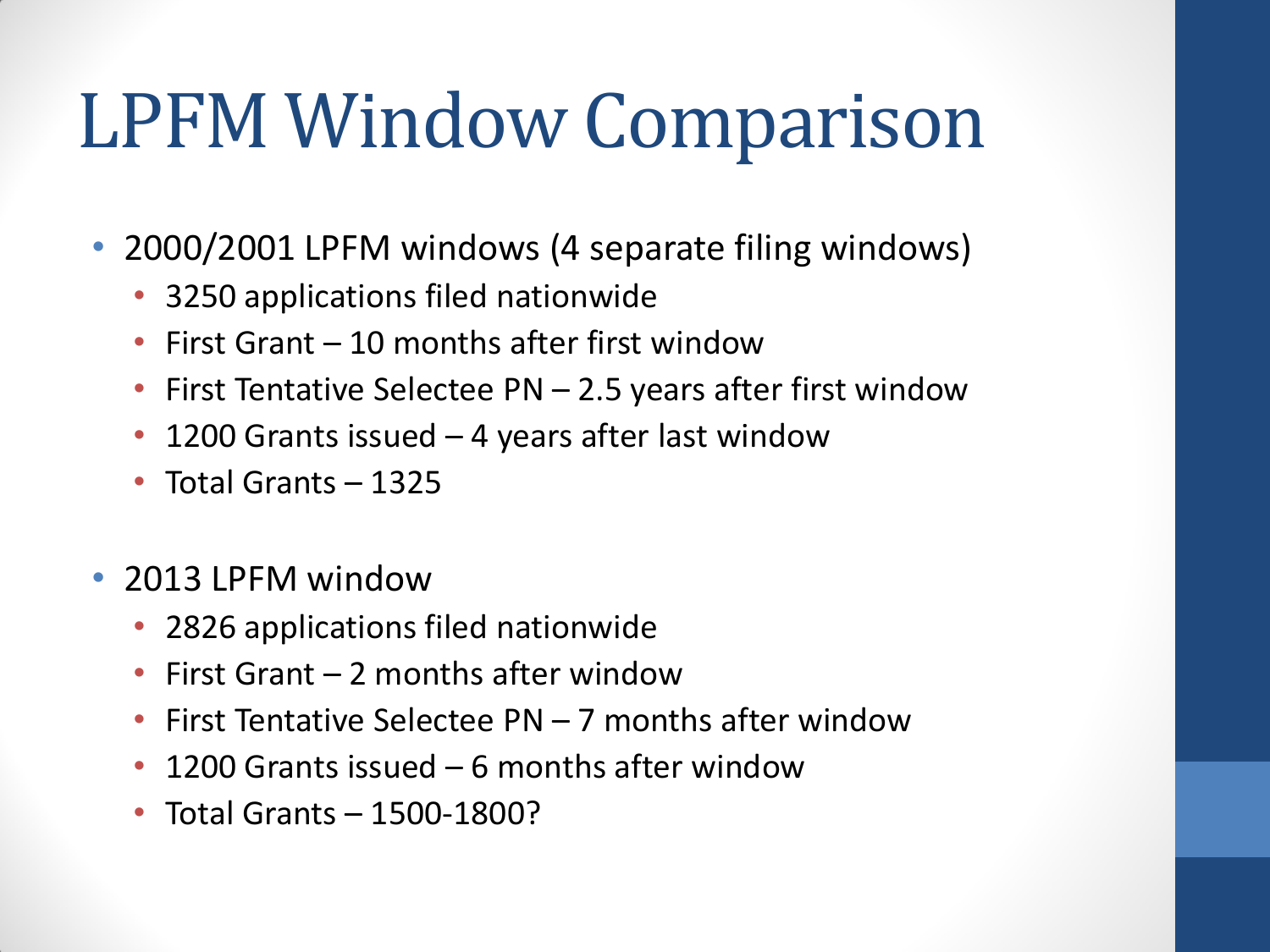# LPFM Licensing in Major Markets

| Market    | <b>Prior Licenses</b> | <b>Recent Grants</b> | Pending |
|-----------|-----------------------|----------------------|---------|
| $1 - 10$  | 17                    | 8                    | 164     |
| $11 - 20$ | 12                    | 15                   | 120     |
| 21-30     | 24                    | 21                   | 67      |
| 31-40     | 13                    | 14                   | 76      |
| 41-50     | 15                    | 18                   | 56      |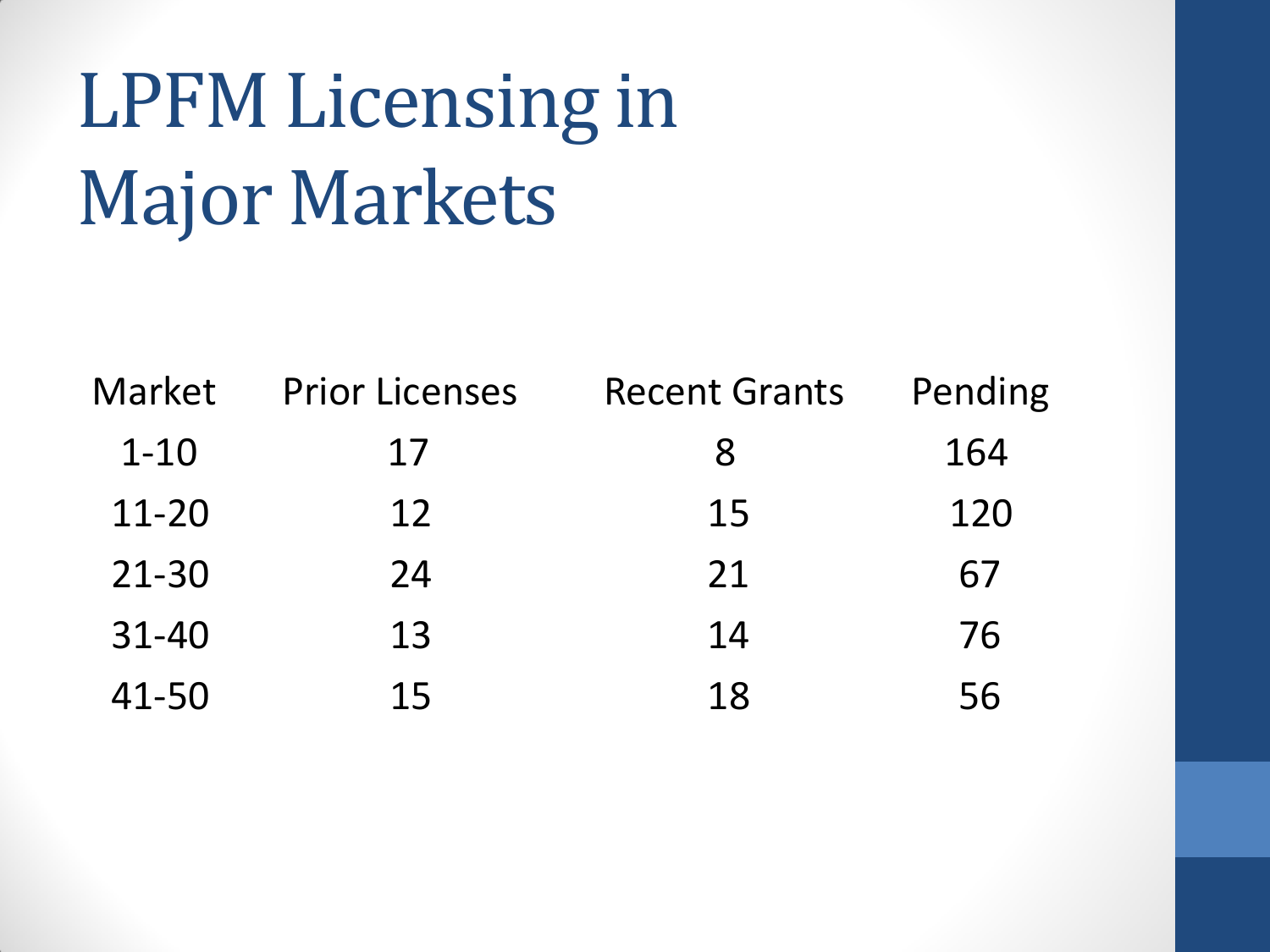### Friends of the Colonial Theater WZNC-LP, Bethlehem, New Hampshire





### Big Bear Broadcasting KVBB-LP, Big Bear Lake, California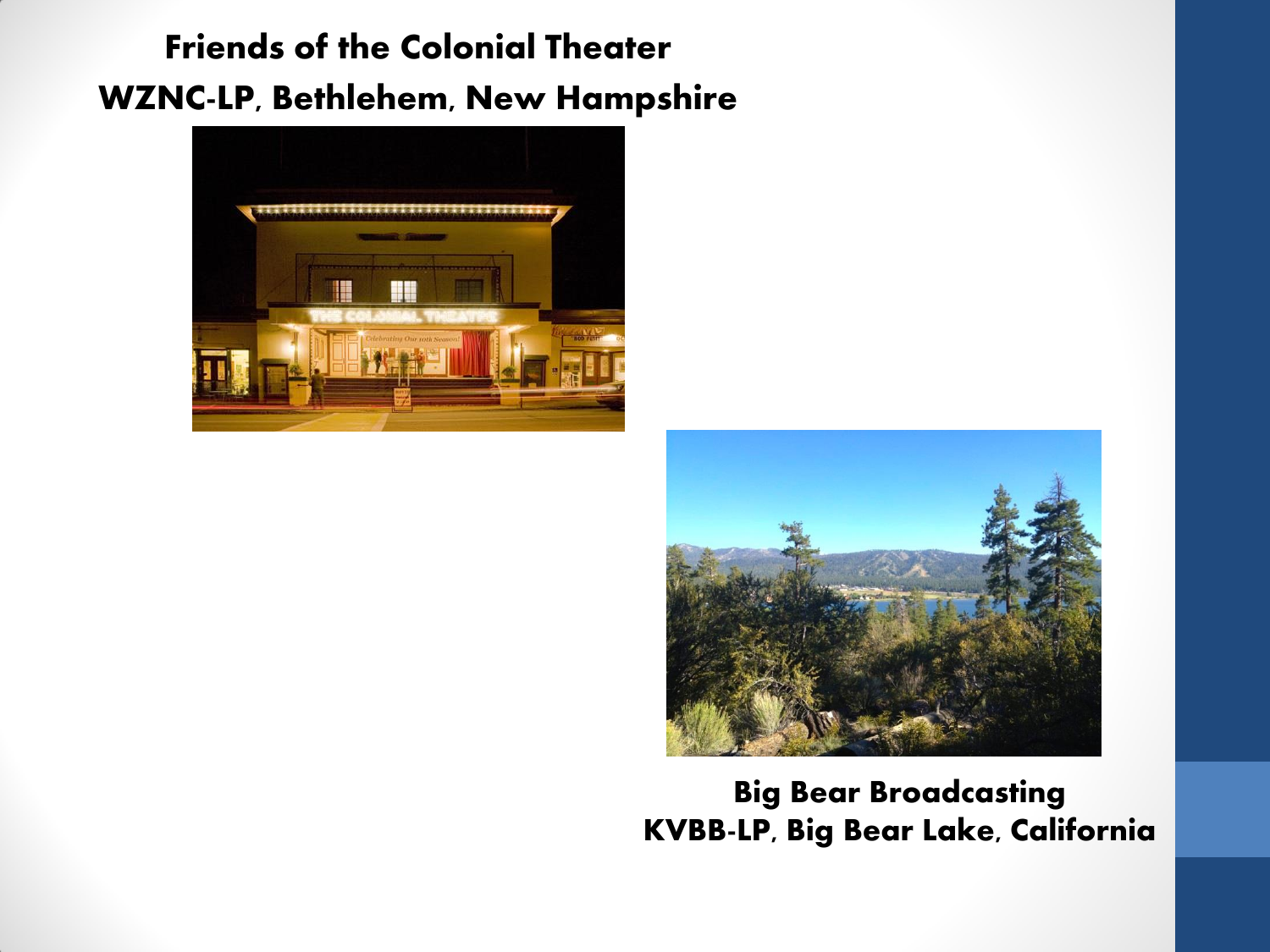#### Passionist Nuns of Whitesville WJOR-LP, Whitesville, Kentucky



### Harvey-Brewers Protection Association WXFR-LP, Benton, Kentucky

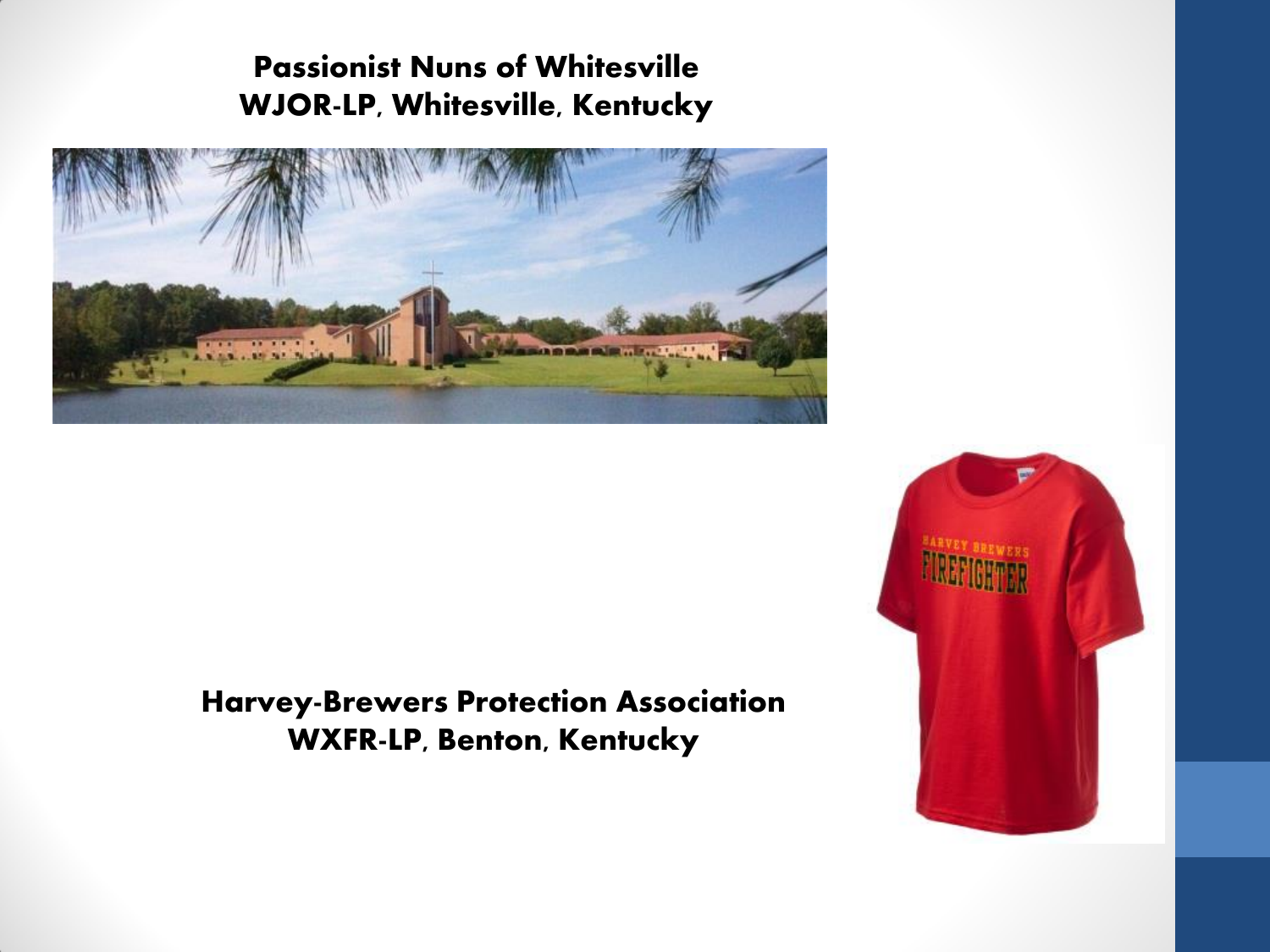